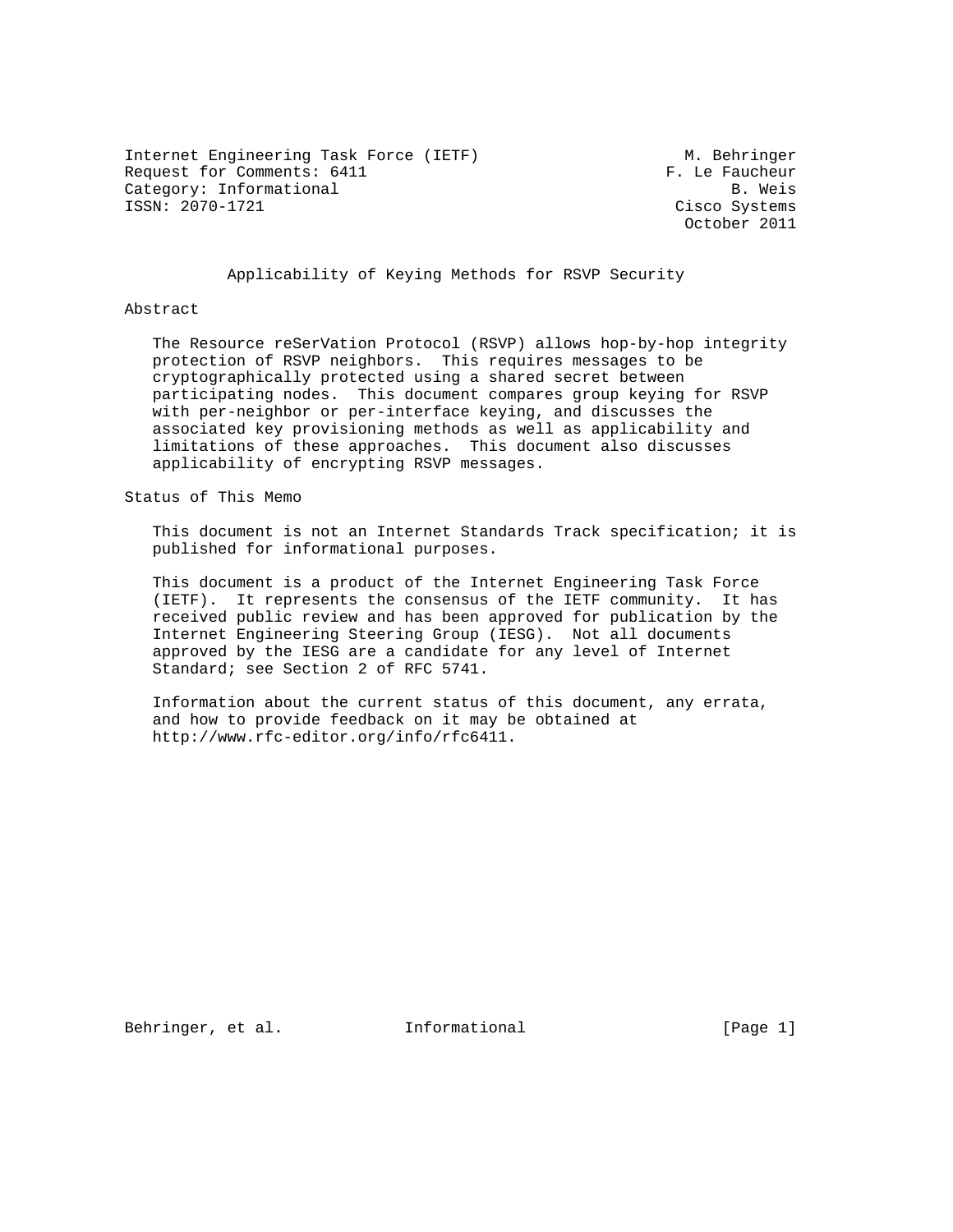## Copyright Notice

 Copyright (c) 2011 IETF Trust and the persons identified as the document authors. All rights reserved.

 This document is subject to BCP 78 and the IETF Trust's Legal Provisions Relating to IETF Documents (http://trustee.ietf.org/license-info) in effect on the date of

 publication of this document. Please review these documents carefully, as they describe your rights and restrictions with respect to this document. Code Components extracted from this document must include Simplified BSD License text as described in Section 4.e of the Trust Legal Provisions and are provided without warranty as described in the Simplified BSD License.

Table of Contents

| Introduction and Problem Statement<br>$1 \quad \Box$           |  | 3              |
|----------------------------------------------------------------|--|----------------|
|                                                                |  |                |
| 2. The RSVP Hop-by-Hop Trust Model                             |  | $\overline{4}$ |
| 3. Applicability of Key Types for RSVP                         |  | 5              |
| 3.1. Per-Interface and Per-Neighbor Keys                       |  | 5              |
|                                                                |  | 6              |
| 4. Key Provisioning Methods for RSVP                           |  | 8              |
| 4.1. Static Key Provisioning                                   |  | 8              |
|                                                                |  | 8              |
| 4.2.1. Per-Neighbor and Per-Interface Key Negotiation 8        |  |                |
| 4.2.2. Dynamic Group Key Distribution 8                        |  |                |
| 5. Specific Cases Supporting Use of Group Keying               |  | 9              |
| 5.1. RSVP Notify Messages 9                                    |  |                |
|                                                                |  |                |
| 6. Applicability of IPsec for RSVP 10                          |  |                |
| 6.1. General Considerations Using IPsec 10                     |  |                |
| 6.2. Comparing AH and the INTEGRITY Object 11                  |  |                |
| 6.3. Applicability of Tunnel Mode 11                           |  |                |
| 6.4. Non-Applicability of Transport Mode 12                    |  |                |
| 6.5. Applicability of Tunnel Mode with Address Preservation 12 |  |                |
| 7. End-Host Considerations 13                                  |  |                |
| 8. Applicability to Other Architectures and Protocols 14       |  |                |
| 9.                                                             |  |                |
|                                                                |  |                |
|                                                                |  |                |
|                                                                |  |                |
|                                                                |  |                |
|                                                                |  |                |

Behringer, et al. Informational [Page 2]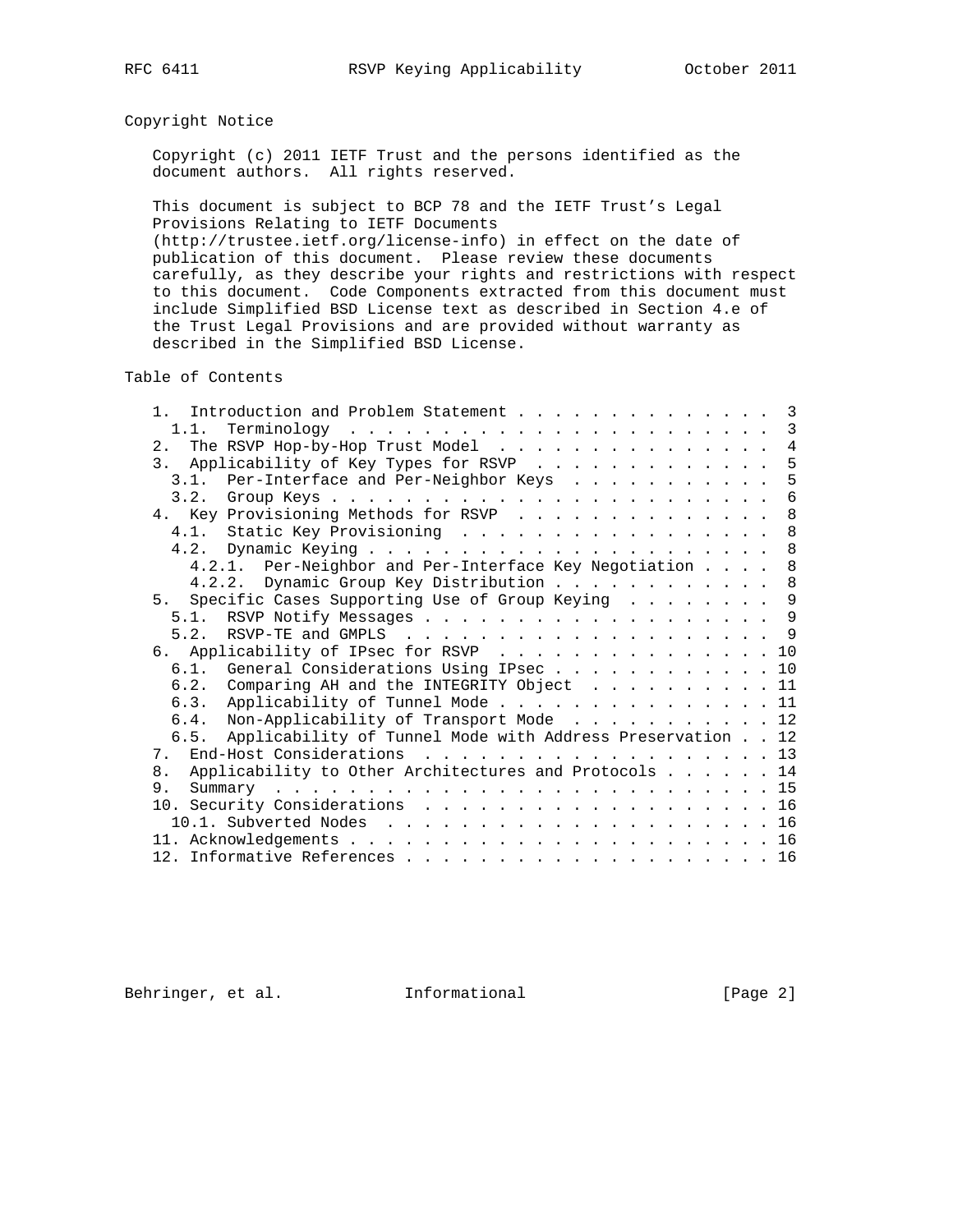## 1. Introduction and Problem Statement

 The Resource reSerVation Protocol [RFC2205] allows hop-by-hop authentication of RSVP neighbors, as specified in [RFC2747]. In this mode, an integrity object is attached to each RSVP message to transmit a keyed message digest. This message digest allows the recipient to verify the identity of the RSVP node that sent the message and to validate the integrity of the message. Through the inclusion of a sequence number in the scope of the digest, the digest also offers replay protection.

 [RFC2747] does not dictate how the key for the integrity operation is derived. Currently, most implementations of RSVP use a statically configured key, per interface or per neighbor. However, to manually configure a key per router pair across an entire network is operationally hard, especially when key changes are to be performed on a regular basis. Effectively, many users of RSVP therefore resort to using the same key throughout their RSVP network, and they change it rarely, if ever, because of the operational burden. However, it is often necessary to change keys due to network operational requirements (e.g., change of operational staff).

 This document discusses a variety of keying methods and their applicability to different RSVP deployment environments, for both message integrity and encryption. It is meant as a comparative guide to understand where each RSVP keying method is best deployed and the limitations of each method. Furthermore, it discusses how RSVP hop by-hop authentication is impacted in the presence of non-RSVP nodes, or subverted nodes, in the reservation path.

 "RSVP Security Properties" ([RFC4230]) provides an overview of RSVP security, including RSVP Cryptographic Authentication [RFC2747], but does not discuss key management. It states that "RFC 2205 assumes that security associations are already available". The present document focuses specifically on key management with different key types, including group keys. Therefore, this document complements [RFC4230].

# 1.1. Terminology

 A security domain is defined in this document as two or more nodes that share a common RSVP security policy.

 When a key is mentioned in this document, it is a symmetric key. A symmetric key best meets the operational requirements of RSVP deployments and is the only type of key currently explicitly supported for protecting RSVP messages.

Behringer, et al. Informational [Page 3]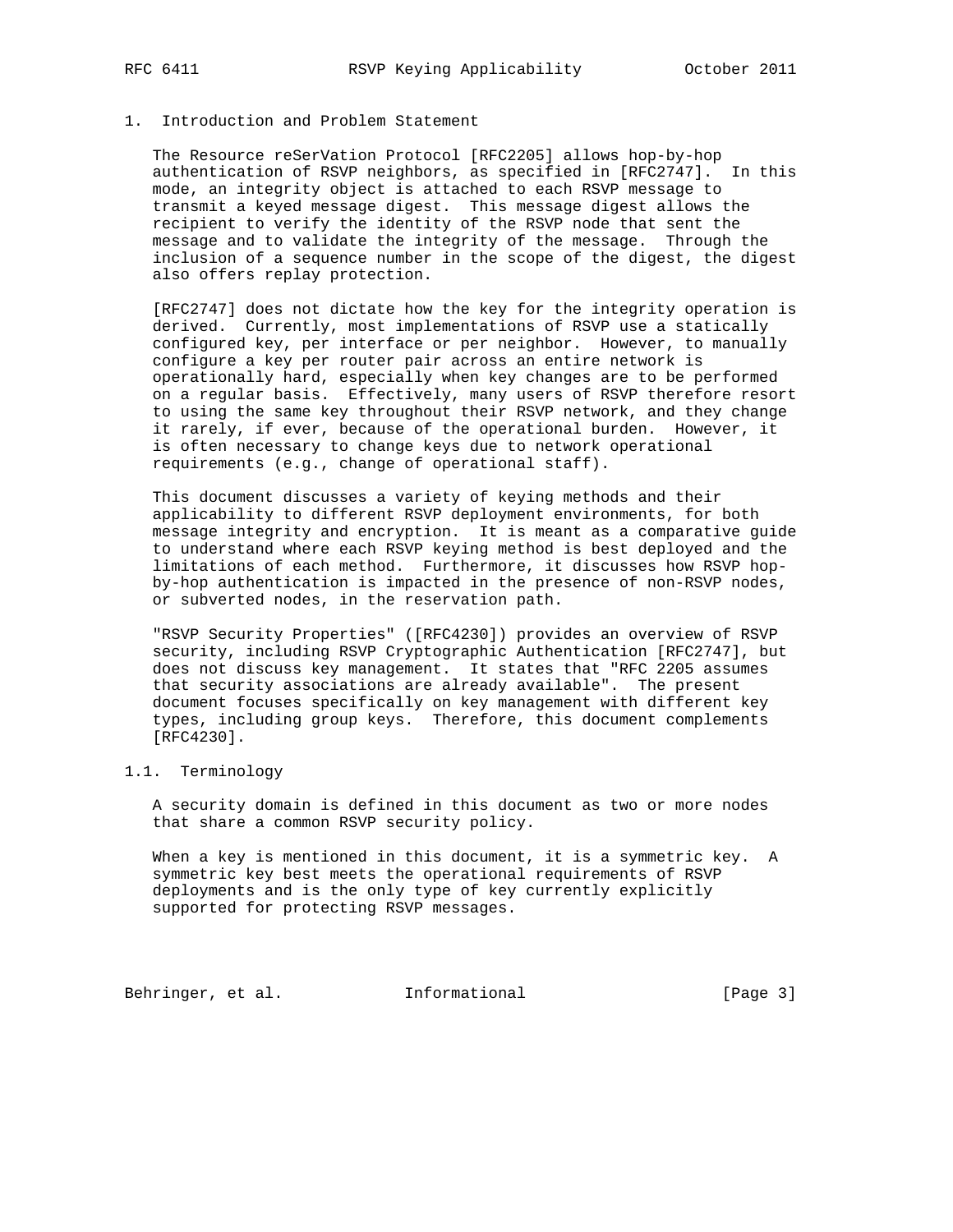# 2. The RSVP Hop-by-Hop Trust Model

 Many protocol security mechanisms used in networks require and use per-peer authentication. Each hop authenticates messages from its neighbor with a shared key or certificate. This is also the model used for RSVP. Trust in this model is transitive. Each RSVP node trusts explicitly only its RSVP next-hop peers, through the message digest contained in the INTEGRITY object. The next-hop RSVP speaker in turn trusts its own peers and so on. See also "RSVP Security Properties" [RFC4230] for more background.

 The keys used for protecting RSVP messages can, in particular, be group keys (for example, distributed via the Group Domain of Interpretation (GDOI) [RFC6407], as discussed in [GDOI-MAC]). If a group key is used, the authentication granularity becomes group membership of devices, not (individual) peer authentication between devices.

 The trust an RSVP node has to another RSVP node within a common security domain has an explicit and an implicit component. Explicitly, the node trusts the other node to maintain the RSVP messages intact or confidential, depending on whether authentication or encryption (or both) is used. This means only that the message has not been altered or seen by another, non-trusted node. Implicitly, each node trusts the other node to maintain the level of protection specified within that security domain. In any group keying scheme like GDOI, a node trusts all the other members of the group (because the authentication is now based on group membership, as noted above).

 The RSVP protocol can operate in the presence of a non-RSVP router in the path from the sender to the receiver. The non-RSVP hop will ignore the RSVP message and just pass it along. The next RSVP node can then process the RSVP message. For RSVP authentication or encryption to work in this case, the key used for computing the RSVP message digest needs to be shared by the two RSVP neighbors, even if they are not IP neighbors. In the presence of non-RSVP hops, while an RSVP node always knows the next IP hop before forwarding an RSVP message, it does not always know the RSVP next hop. In fact, part of the role of a Path message is precisely to discover the RSVP next hop (and to dynamically re-discover it when it changes, for example, because of a routing change). Thus, the presence of non-RSVP hops impacts operation of RSVP authentication or encryption and may influence the selection of keying approaches.

 Figure 1 illustrates this scenario. R2 in this picture does not participate in RSVP; the other nodes do. In this case, R2 will pass on any RSVP messages unchanged and will ignore them.

Behringer, et al. 1nformational 1999 [Page 4]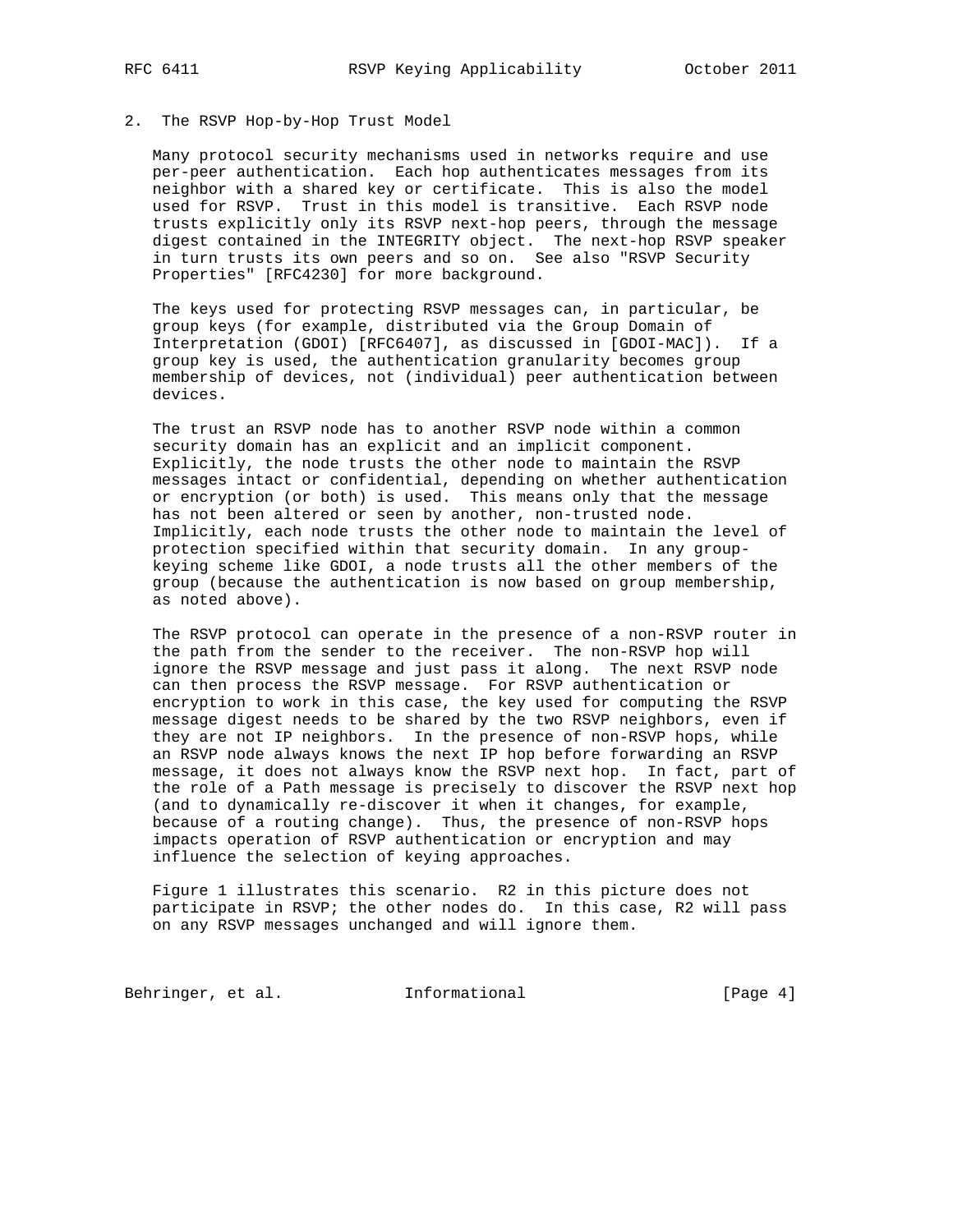

# (\*) Non-RSVP hop

Figure 1: A Non-RSVP Node in the Path

 This creates a challenge for RSVP authentication and encryption. In the presence of a non-RSVP hop, with some RSVP messages such as a PATH message, an RSVP router does not know the RSVP next hop for that message at the time of forwarding it. For example, in Figure 1, R1 knows that the next IP hop for a Path message addressed to the receiver is R2, but it does not necessarily know if the RSVP next hop is R3 or R5. This means that per-interface and per-neighbor keys cannot easily be used in the presence of non-RSVP routers on the path between senders and receivers.

 Section 4.3 of [RFC2747] states that "... the receiver MAY initiate an integrity handshake with the sender". If this handshake is taking place, it can be used to determine the identity of the next RSVP hop. In this case, non-RSVP hops can be traversed also using per-interface or per-neighbor keys.

 Group keying will naturally work in the presence of non-RSVP routers. Referring back to Figure 1, with group keying, R1 would use the group key to protect a Path message addressed to the receiver and forwards it to R2. Being a non-RSVP node, R2 will ignore and forward the Path message to R3 or R5 depending on the current shortest path as determined by routing. Whether it is R3 or R5, the RSVP router that receives the Path message will be able to authenticate the message successfully using the group key.

- 3. Applicability of Key Types for RSVP
- 3.1. Per-Interface and Per-Neighbor Keys

 Most current RSVP authentication implementations support per interface RSVP keys. When the interface is point-to-point (and therefore an RSVP router has only a single RSVP neighbor on each interface), this is equivalent to per-neighbor keys in the sense that a different key is used for each neighbor. In the point-to-point case, the security domain is simply between the router and its neighbor. However, when the interface is multipoint, all RSVP speakers on a given subnet have to belong to the same security domain and share the same key in this model. This makes it unsuitable for

Behringer, et al. 1nformational 1999 [Page 5]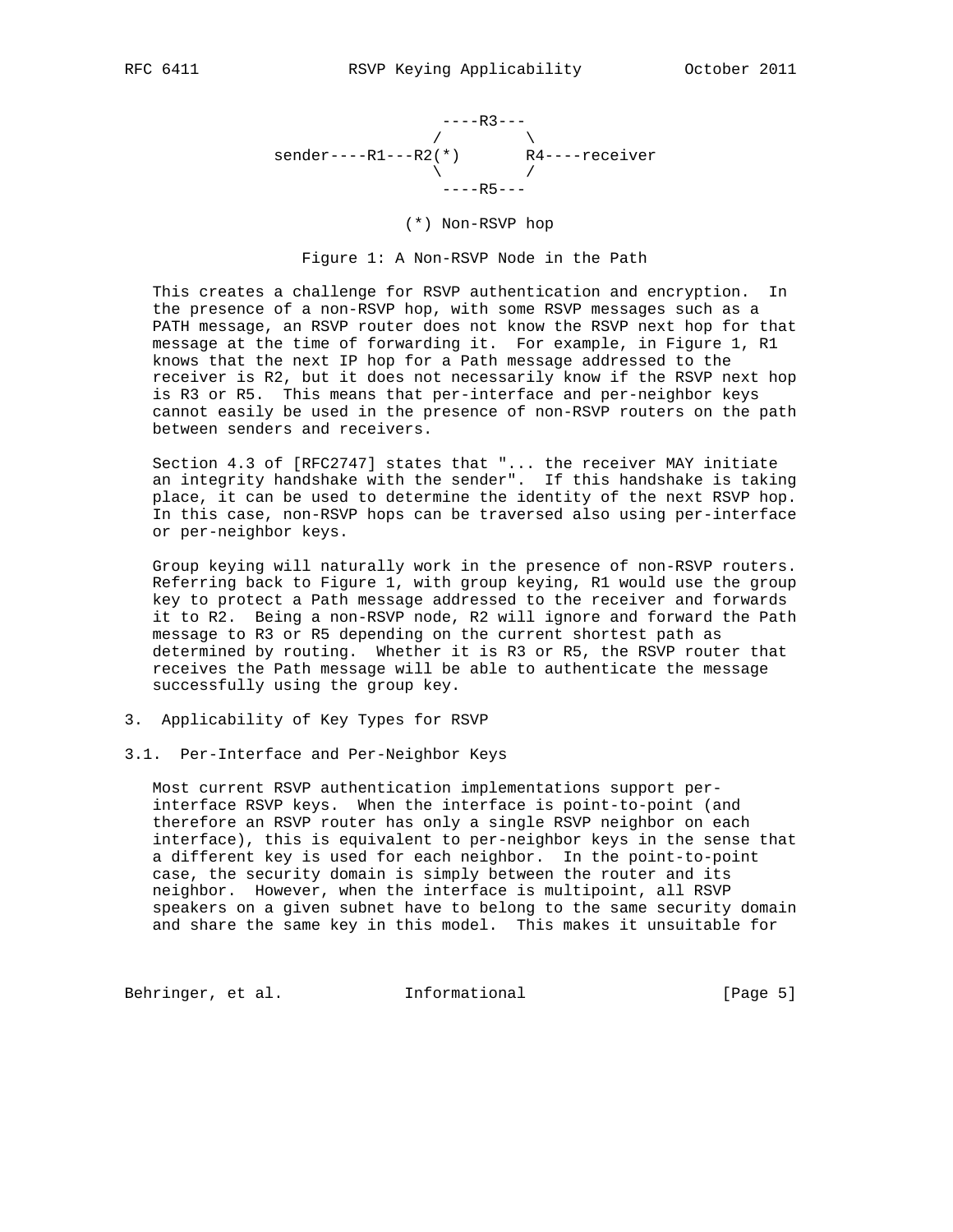deployment scenarios where nodes from different security domains are present on a subnet, for example, Internet exchange points. In such cases, per-neighbor keys are required, and the security domain is between the router and its neighbor.

 With per-neighbor keys, each RSVP key is bound to an interface plus a neighbor on that interface. It allows for the existence of different security domains on a single interface and subnet.

 Per-interface and per-neighbor keys can be used within a single security domain.

 These key types can also be used between security domains, since they are specific to a particular interface or neighbor.

 Both monotonically increasing sequence number (e.g., the INTEGRITY object simple sequence numbers [RFC2747], or the Encapsulating Security Payload (ESP) and Authentication Header (AH) anti-replay service [RFC4301] sequence numbers) and time-based anti-replay methods (e.g., the INTEGRITY sequence numbers based on a clock [RFC2747]) can be used with per-neighbor and per-interface keys.

 As discussed in the previous section, per-neighbor and per-interface keys can not be used in the presence of non-RSVP hops.

## 3.2. Group Keys

 In the case of group keys, all members of a group of RSVP nodes share the same key. This implies that a node uses the same key regardless of the next RSVP hop that will process the message (within the group of nodes sharing the particular key). It also implies that a node will use the same key on the receiving as on the sending side (when exchanging RSVP messages within the group).

 Group keys apply naturally to intra-domain RSVP authentication, where all RSVP nodes are part of the same security domain and implicitly trust each other. The nodes also extended trust to a group key server (GKS), which administers group membership and provides group keys. This is represented in Figure 2.

 ......GKS1.............  $\mathcal{L}^{\mathcal{L}}(\mathcal{L}^{\mathcal{L}}(\mathcal{L}^{\mathcal{L}}(\mathcal{L}^{\mathcal{L}}(\mathcal{L}^{\mathcal{L}}(\mathcal{L}^{\mathcal{L}}(\mathcal{L}^{\mathcal{L}}(\mathcal{L}^{\mathcal{L}}(\mathcal{L}^{\mathcal{L}}(\mathcal{L}^{\mathcal{L}}(\mathcal{L}^{\mathcal{L}}(\mathcal{L}^{\mathcal{L}}(\mathcal{L}^{\mathcal{L}}(\mathcal{L}^{\mathcal{L}}(\mathcal{L}^{\mathcal{L}}(\mathcal{L}^{\mathcal{L}}(\mathcal{L}^{\mathcal{L$  $\mathcal{L}^{\mathcal{L}}(\mathcal{L}^{\mathcal{L}}(\mathcal{L}^{\mathcal{L}}(\mathcal{L}^{\mathcal{L}}(\mathcal{L}^{\mathcal{L}}(\mathcal{L}^{\mathcal{L}}(\mathcal{L}^{\mathcal{L}}(\mathcal{L}^{\mathcal{L}}(\mathcal{L}^{\mathcal{L}}(\mathcal{L}^{\mathcal{L}}(\mathcal{L}^{\mathcal{L}}(\mathcal{L}^{\mathcal{L}}(\mathcal{L}^{\mathcal{L}}(\mathcal{L}^{\mathcal{L}}(\mathcal{L}^{\mathcal{L}}(\mathcal{L}^{\mathcal{L}}(\mathcal{L}^{\mathcal{L$  source--R1--R2--R3-----destination | | |<-----domain 1----------------->|

Figure 2: A Group Key Server within a Single Security Domain

Behringer, et al. Informational [Page 6]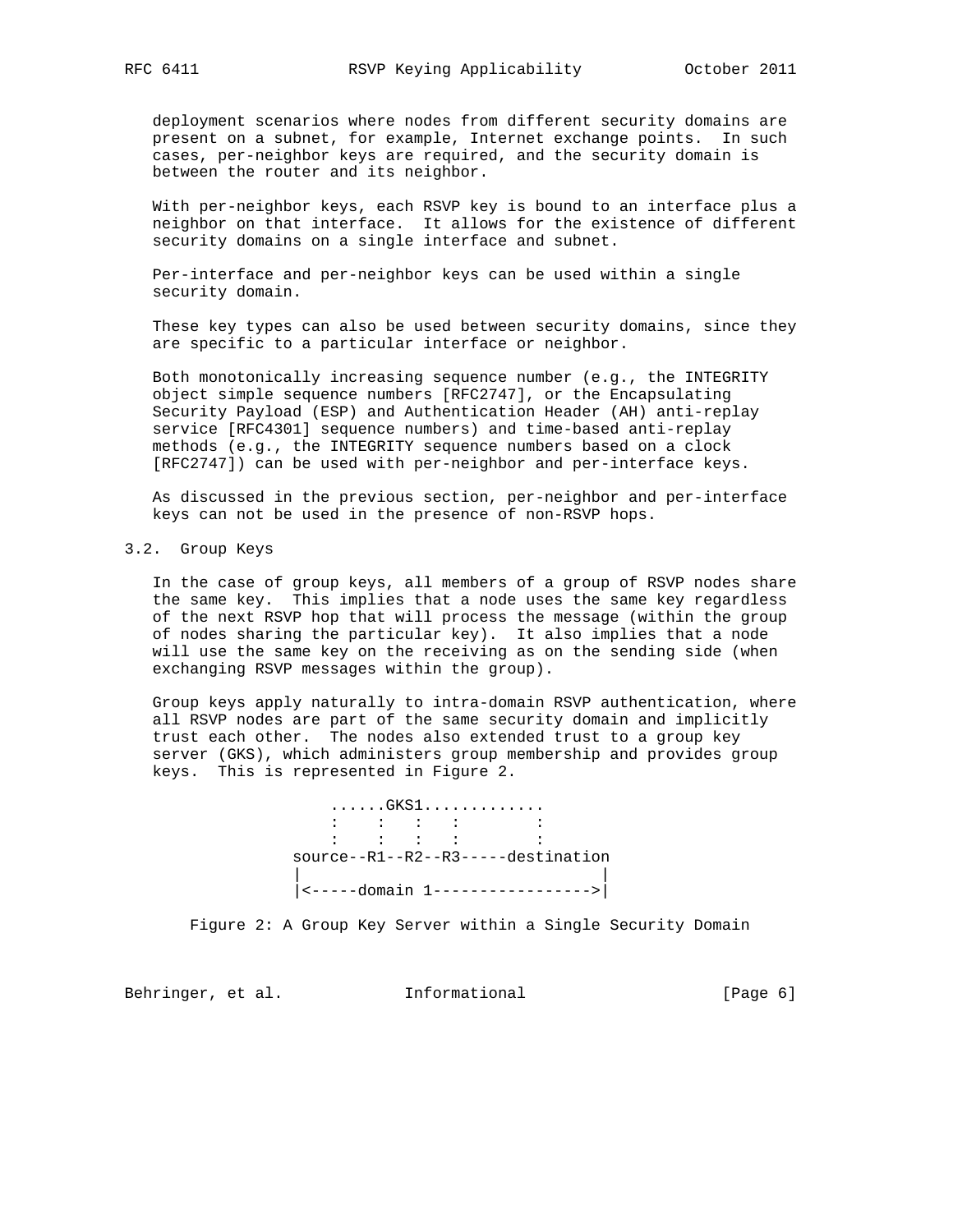A single group key cannot normally be used to cover multiple security domains because, by definition, the different domains do not trust each other. They would therefore not be willing to trust the same group key server. For a single group key to be used in several security domains, there is a need for a single group key server, which is trusted by both sides. While this is theoretically possible, in practice it is unlikely that there is a single such entity trusted by both domains. Figure 3 illustrates this setup.

|  |  | はんしん はんしゅう しゅうしん しゅうしゅう はんしん しゅうしゅ |  |                                                       |  |
|--|--|------------------------------------|--|-------------------------------------------------------|--|
|  |  |                                    |  | しゅうしん こうしゅう こうしゅう こうしゅう こうしゅう こうしゅう こうしゅう こうしょう       |  |
|  |  |                                    |  | $source--R1--R2--R3---R4--R4--R5--R6--destination$    |  |
|  |  |                                    |  | $ $ <-----domain 1---> $ $ <-------domain 2-----> $ $ |  |

Figure 3: A Single Group Key Server across Security Domains

 A more practical approach for RSVP operation across security domains, is to use a separate group key server for each security domain, and to use per-interface or per-neighbor keys between the two domains (thus comprising a third security domain). Figure 4 shows this setup.



Figure 4: A Group Key Server per Security Domain

 As discussed in Section 2, group keying can be used in the presence of non-RSVP hops.

 Because a group key may be used to verify messages from different peers, monotonically increasing sequence number methods are not appropriate. Time-based anti-replay methods (e.g., the INTEGRITY sequence numbers based on a clock [RFC2747]) can be used with group keys.

Behringer, et al. Informational [Page 7]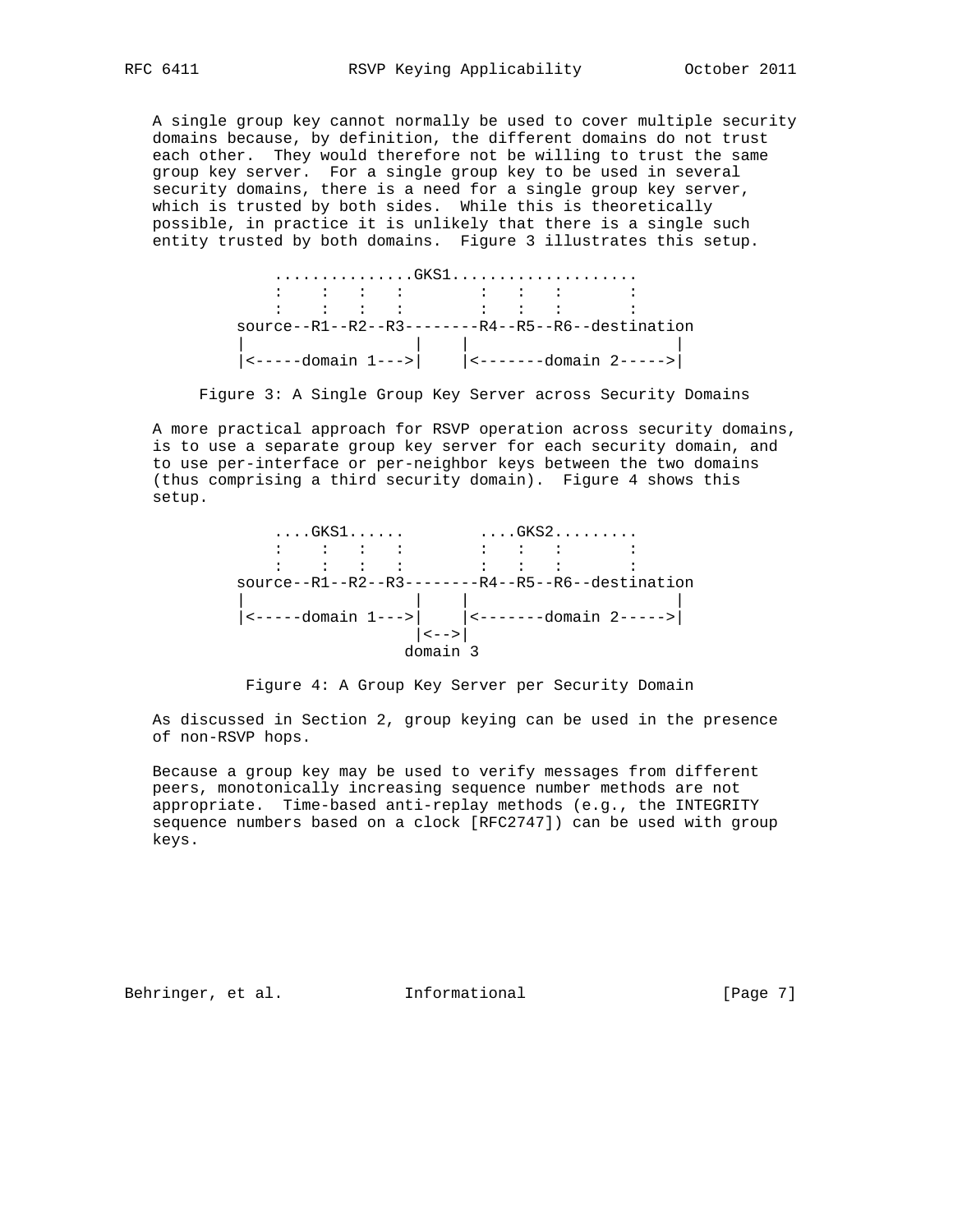- 4. Key Provisioning Methods for RSVP
- 4.1. Static Key Provisioning

 Static keys are preconfigured, either manually or through a network management system. The simplest way to implement RSVP authentication is to use static keys. Static keying can be used with per-interface keys, per-neighbor keys, or group keys.

 The provisioning of static keys requires either manual operator intervention on each node or a network management system performing the same task. Time synchronization of static key provisioning and changes is critical in order to avoid inconsistent keys within a security domain.

 Static key provisioning is therefore not an ideal model in a large network.

 Often, the number of interconnection points across two domains where RSVP is allowed to transit is relatively small and well controlled. Also, the different domains may not be in a position to use an infrastructure trusted by both domains to update keys on both sides. Thus, statically provisioned keys may be applicable to inter-domain RSVP authentication.

 Since it is not feasible to carry out a key change at the exact same time in communicating RSVP nodes, some grace period needs to be implemented during which an RSVP node will accept both the old and the new key. Otherwise, RSVP operation would suffer interruptions. (Also with dynamic keying approaches, there can be a grace period where two keys are valid at the same time; however, the grace period in manual keying tends to be significantly longer than with dynamic key rollover schemes.)

### 4.2. Dynamic Keying

4.2.1. Per-Neighbor and Per-Interface Key Negotiation

 To avoid the problem of manual key provisioning and updates in static key deployments, key negotiation between RSVP neighbors could be used to derive either per-interface or per-neighbor keys.

#### 4.2.2. Dynamic Group Key Distribution

 With this approach, group keys are dynamically distributed among a set of RSVP routers. For example, [GDOI-MAC] describes a mechanism to distribute group keys to a group of RSVP speakers, using GDOI [RFC6407]. In this solution, each RSVP node requests a group key

Behringer, et al. 1nformational 1999 [Page 8]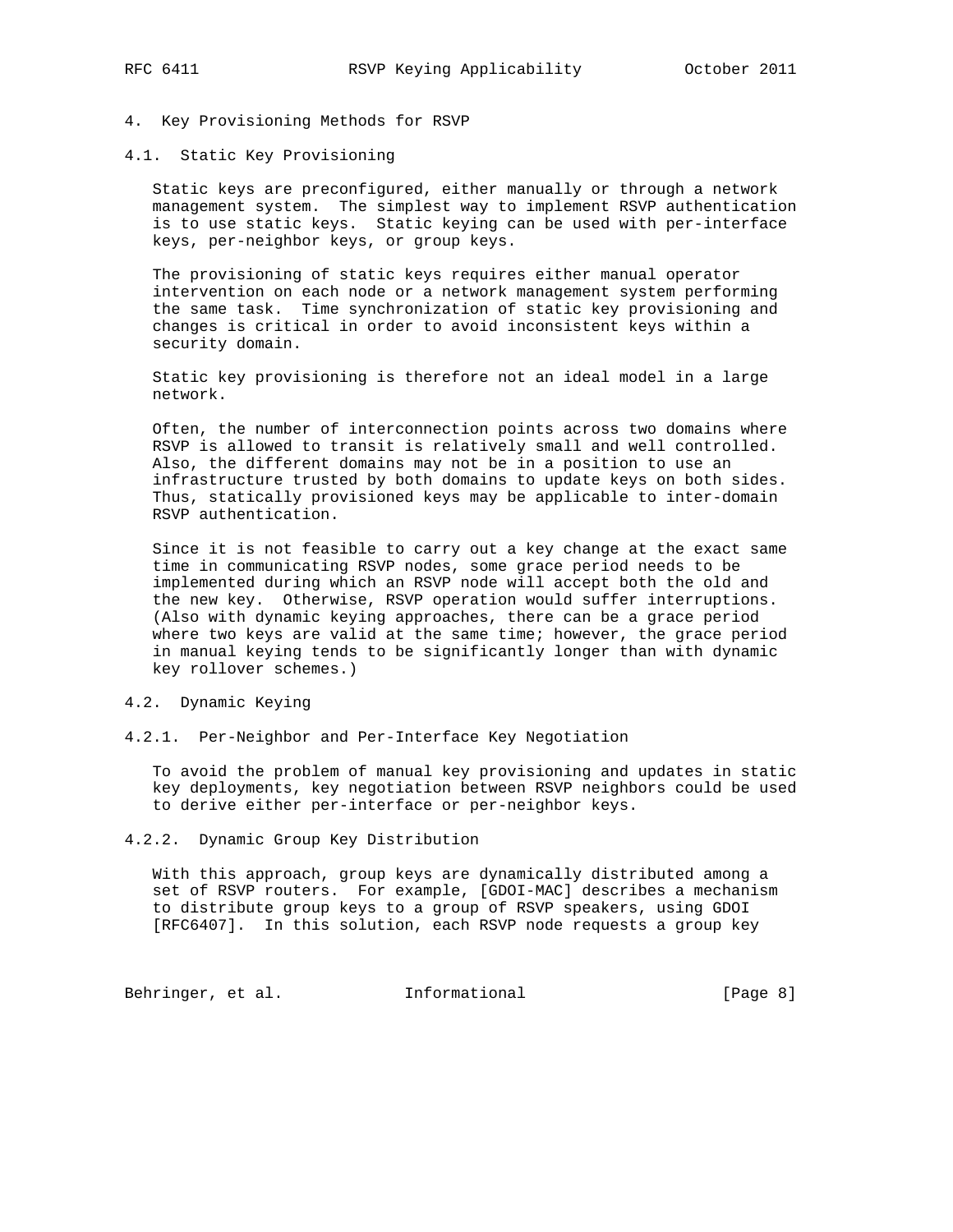from a key server as part of an encrypted and integrity-protected key agreement protocol. Once the key server has authenticated and authorized the RSVP nodes, it distributes a group key to the group member. The authentication in this model can be based on public key mechanisms, thereby avoiding the need for static key provisioning.

### 5. Specific Cases Supporting Use of Group Keying

## 5.1. RSVP Notify Messages

 [RFC3473] introduces the Notify message and allows such messages to be sent in a non-hop-by-hop fashion. As discussed in the Security Considerations section of [RFC3473], this can interfere with RSVP's hop-by-hop integrity and authentication model. [RFC3473] describes how standard IPsec-based integrity and authentication can be used to protect Notify messages.

 Group keying may allow use of regular RSVP authentication [RFC2747] for protection of non-hop-by-hop Notify messages. For example, RSVP Notify messages commonly used for traffic engineering in MPLS networks are non-hop-by-hop messages. Such messages may be sent from an ingress node directly to an egress node. Group keying in such a case avoids the establishment of node-to-node keying when node-to node keying is not otherwise used.

## 5.2. RSVP-TE and GMPLS

 Use of RSVP authentication for RSVP-TE [RFC3209] and for RSVP-TE Fast Reroute [RFC4090] deserves additional considerations.

 With the facility backup method of Fast Reroute, a backup tunnel from the Point of Local Repair (PLR) to the Merge Point (MP) is used to protect Label Switched Paths (protected LSPs) against the failure of a facility (e.g., a router) located between the PLR and the MP. During the failure of the facility, the PLR redirects a protected LSP inside the backup tunnel and as a result, the PLR and MP then need to exchange RSVP control messages between each other (e.g., for the maintenance of the protected LSP). Some of the RSVP messages between the PLR and MP are sent over the backup tunnel (e.g., a Path message from PLR to MP), while some are directly addressed to the RSVP node (e.g., a Resv message from MP to PLR). During the rerouted period, the PLR and the MP effectively become RSVP neighbors, while they may not be directly connected to each other and thus do not behave as RSVP neighbors in the absence of failure. This point is raised in the Security Considerations section of [RFC4090] that says: "Note that the facility backup method requires that a PLR and its selected merge point trust RSVP messages received from each other". Such environments may benefit from group keying. A group key can be used

Behringer, et al. 1nformational 1999 [Page 9]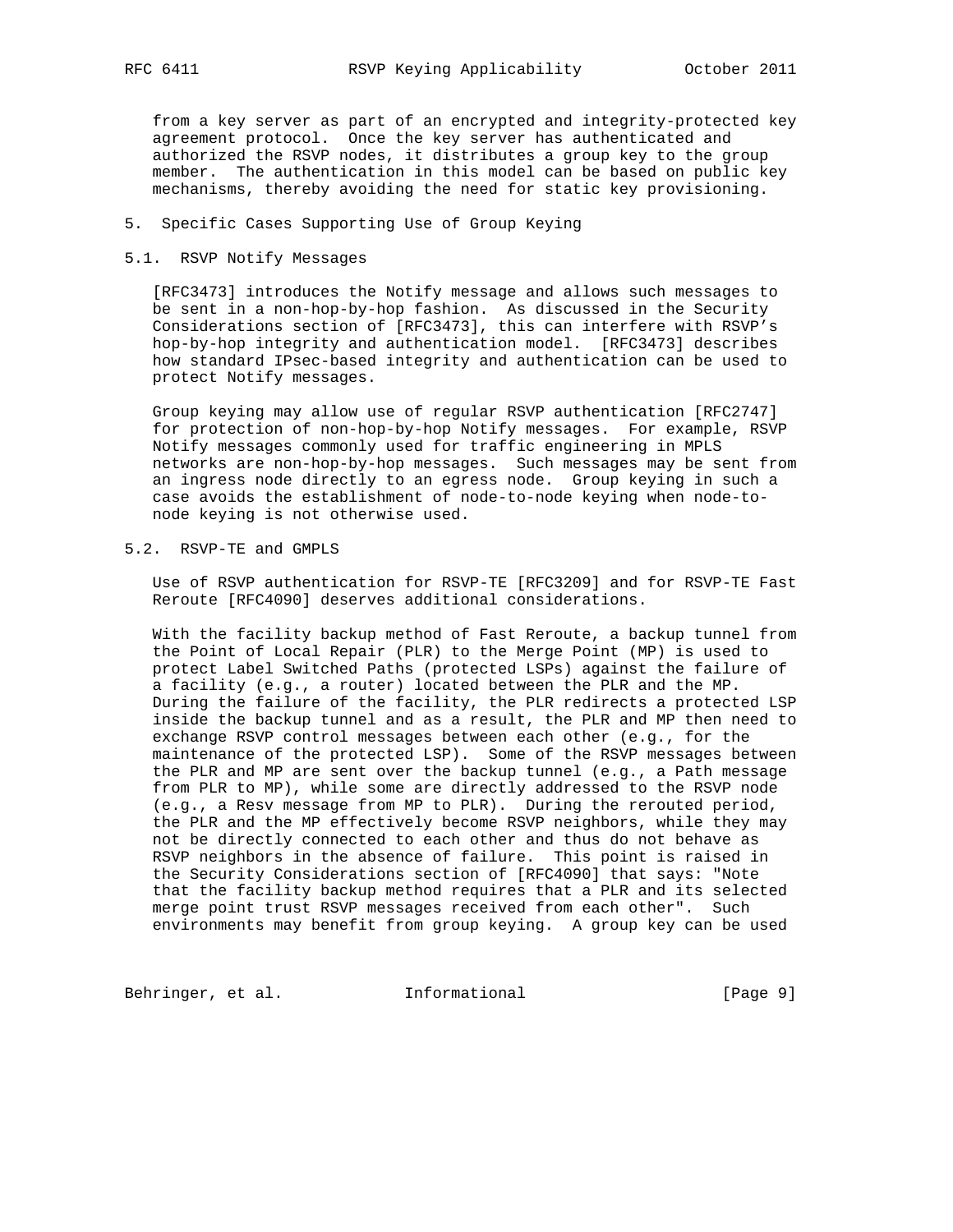among a set of routers enabled for Fast Reroute, thereby easily ensuring that PLR and MP authenticate messages from each other, without requiring prior specific configuration of keys, or activation of key update mechanism, for every possible pair of PLR and MP.

 Where RSVP-TE or RSVP-TE Fast Reroute is deployed across AS boundaries (see [RFC4216]), the considerations presented above in Sections 3.1 and 3.2 apply, such that per-interface or per-neighbor keys can be used between two RSVP neighbors in different ASes (independently of the keying method used by the RSVP router to talk to the RSVP routers in the same AS).

 [RFC4875] specifies protocol extensions for support of Point-to- Multipoint (P2MP) RSVP-TE. RSVP message integrity mechanisms for hop-by-hop RSVP signaling apply to the hop-by-hop P2MP RSVP-TE signaling (see the Security Considerations in [RFC4875]).

 [RFC4206] defines LSP Hierarchy with GMPLS TE and uses non-hop-by-hop signaling. Because it reuses LSP Hierarchy procedures for some of its operations, P2MP RSVP-TE also uses non-hop-by-hop signaling. Both LSP hierarchy and P2MP RSVP-TE rely on the security mechanisms defined in [RFC3473] and [RFC4206] for non hop-by-hop RSVP-TE signaling. Group keying can simplify protection of non-hop-by-hop signaling for LSP Hierarchy and P2MP RSVP-TE.

- 6. Applicability of IPsec for RSVP
- 6.1. General Considerations Using IPsec

 The discussions about the various keying methods in this document are also applicable when using IPsec [RFC4301] to protect RSVP. Section 1.2 of [RFC2747] states that IPsec is not an optimal choice to protect RSVP. The key argument is that an IPsec security association (SA) and an RSVP SA are not based on the same parameters. Nevertheless, IPsec can be used to protect RSVP. The Security Policy Database (SPD) traffic selectors for related RSVP flows will not be constant. In some cases, the source and destination addresses are end hosts, and sometimes they are RSVP routers. Therefore, traffic selectors in the SPD are expected to specify ANY for the source address and destination addresses, and to specify IP protocol 46 (RSVP).

 "The Multicast Group Security Architecture" [RFC3740] defines in detail a "Group Security Association" (GSA). This definition is also applicable in the context discussed here, and allows the use of IPsec for RSVP. The existing GDOI specification [RFC6407] manages group security associations, which can be used by IPsec. An example GDOI

Behringer, et al. 1nformational [Page 10]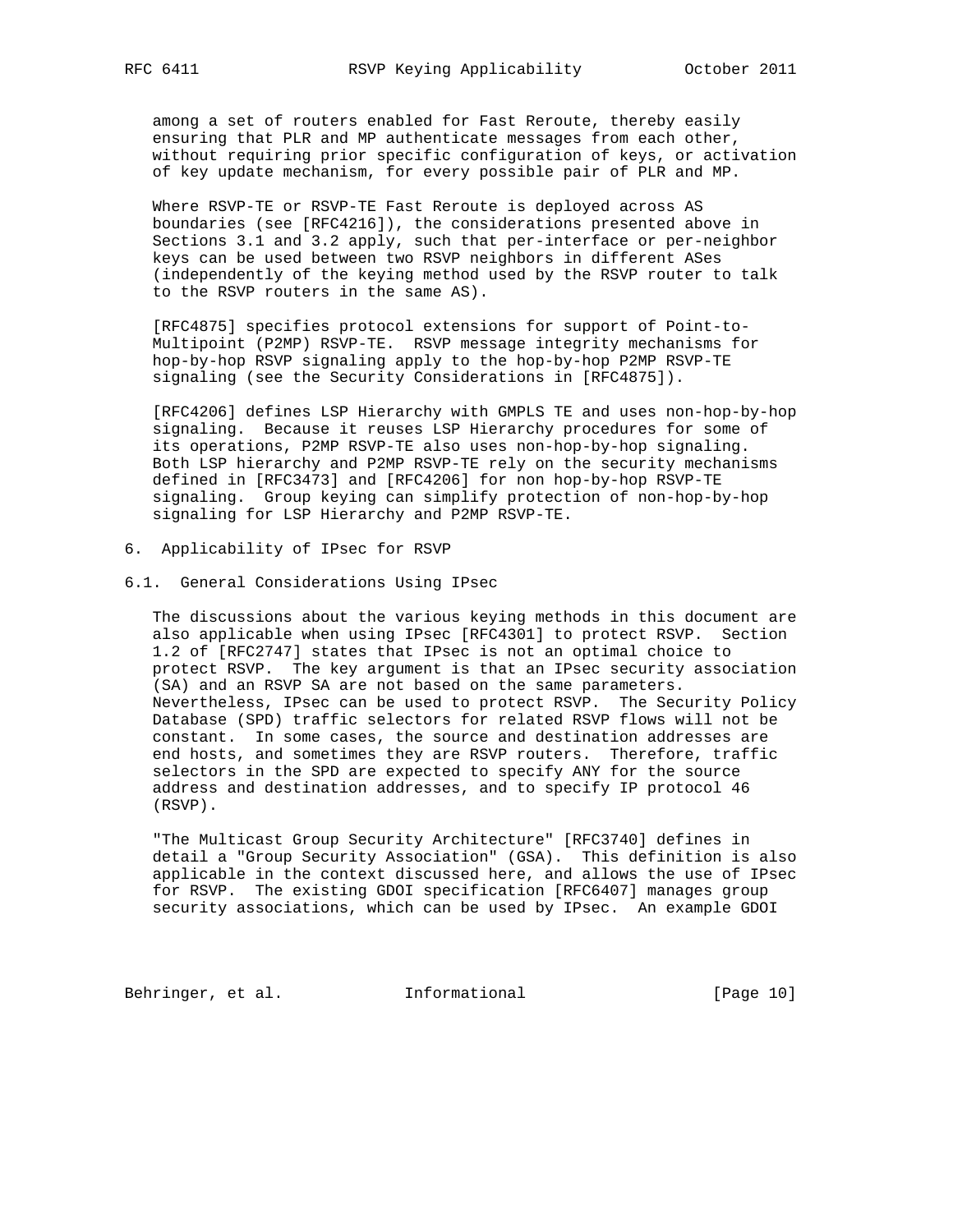policy would be to encrypt or authenticate all packets of the RSVP protocol itself (IP protocol 46). A router implementing GDOI and the AH and/or ESP protocols is therefore able to implement this policy.

 Because the traffic selectors for an SA cannot be predicted, SA lookup is expected to use only the Security Parameters Index (SPI) (or SPI plus protocol).

#### 6.2. Comparing AH and the INTEGRITY Object

 The INTEGRITY object defined by [RFC2747] provides integrity protection for RSVP also in a group-keying context, as discussed above. AH [RFC4302] is an alternative method to provide integrity protection for RSVP packets.

 The RSVP INTEGRITY object protects the entire RSVP message, but does not protect the IP header of the packet nor the IP options (in IPv4) or extension headers (in IPv6).

 AH tunnel mode (transport mode is not applicable; see Section 6.4) protects the entire original IP packet, including the IP header of the original IP packet ("inner header"), IP options or extension headers, plus the entire RSVP packet. It also protects the immutable fields of the outer header.

 The difference between the two schemes in terms of covered fields is therefore whether the IPv4 header and IP options, or the IPv6 header and extension headers, of the original IP packet are protected (as is the case with AH) or not (as is the case with the INTEGRITY object). Also, AH covers the immutable fields of the outer header.

 As described in the next section, IPsec tunnel mode cannot be applied for RSVP traffic in the presence of non-RSVP nodes; therefore, the security associations in both cases, AH and INTEGRITY object, are between the same RSVP neighbors. From a keying point of view, both approaches are therefore comparable.

#### 6.3. Applicability of Tunnel Mode

 IPsec tunnel mode encapsulates the original packet, prepending a new IP header plus an ESP or AH sub-header. The entire original packet plus the ESP/AH sub-header is secured. However, in the case of ESP, the new, outer IP header is not cryptographically secured in this process.

 Protecting RSVP packets with IPsec tunnel mode works with any of the keying methods described above (per-interface, per-neighbor, or group keying), as long as there are no non-RSVP nodes on the path (however,

Behringer, et al. 1nformational [Page 11]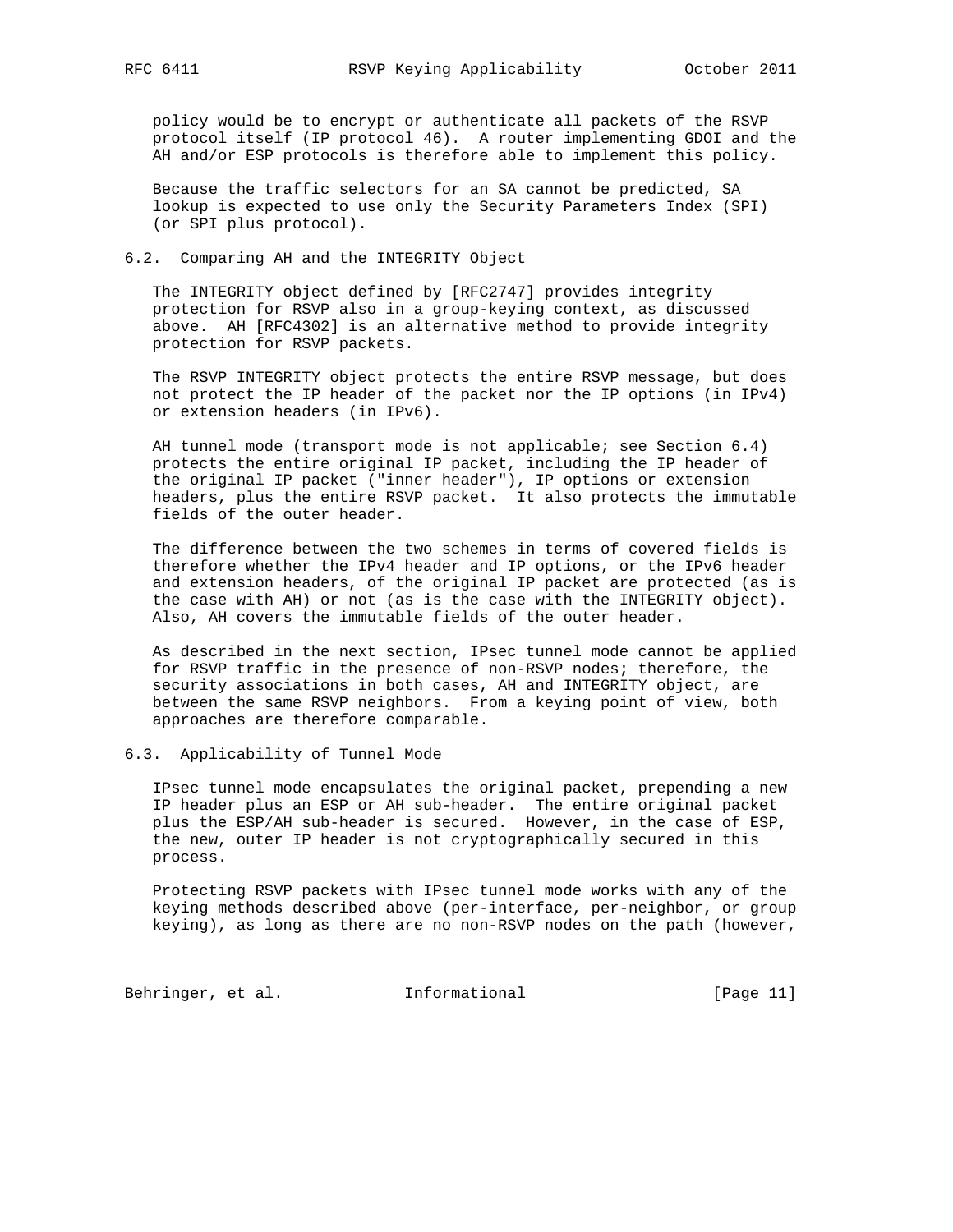see the group-keying considerations below). For RSVP messages to be visible and considered at each hop, such a tunnel would not cross routers, but each RSVP node would establish a tunnel with each of its peers, effectively leading to link protection.

 In the presence of a non-RSVP hop, tunnel mode cannot be applied because a router upstream from a non-RSVP hop does not know the next RSVP hop, and thus cannot apply the correct tunnel header. The same situation applies to a host attached to the network by a non-RSVP enabled first hop. This is independent of the key type used.

 The use of group keying with ESP tunnel mode where a security gateway places a peer security gateway address as the destination of the ESP packet has consequences. In particular, if a man-in-the-middle attacker redirects the ESP-protected reservation to a different security gateway, the receiving security gateway cannot detect that the destination address was changed. However, it has received and will act upon an RSVP reservation that will be routed along an unintended path. Because RSVP routers encountering the RSVP packet path will not be aware that this is an unintended path, they will act upon it, and the resulting RSVP state along both the intended path and unintended path will be incorrect. Therefore, using group keying with ESP tunnel mode is not recommended, unless address preservation is used (see Section 6.5).

6.4. Non-Applicability of Transport Mode

 IPsec transport mode, as defined in [RFC4303] is not suitable for securing RSVP Path messages, since those messages preserve the original source and destination. [RFC4301] states explicitly that "the use of transport mode by an intermediate system (e.g., a security gateway) is permitted only when applied to packets whose source address (for outbound packets) or destination address (for inbound packets) is an address belonging to the intermediate system itself". This would not be the case for RSVP Path messages.

# 6.5. Applicability of Tunnel Mode with Address Preservation

 When the identity of the next-hop RSVP peer is not known, it is not possible to use a tunnel-endpoint destination address in the tunnel mode outer IP header. Section 3.1 of "Multicast Extensions to the Security Architecture for the Internet Protocol" [RFC5374] defines a new tunnel mode: tunnel mode with address preservation. This mode copies the destination and optionally the source address from the inner header to the outer header. Therefore, the encapsulated packet will have the same destination address as the original packet, and will be normally subject to the same routing decisions. While [RFC5374] is focusing on multicast environments, tunnel mode with

Behringer, et al. 1nformational [Page 12]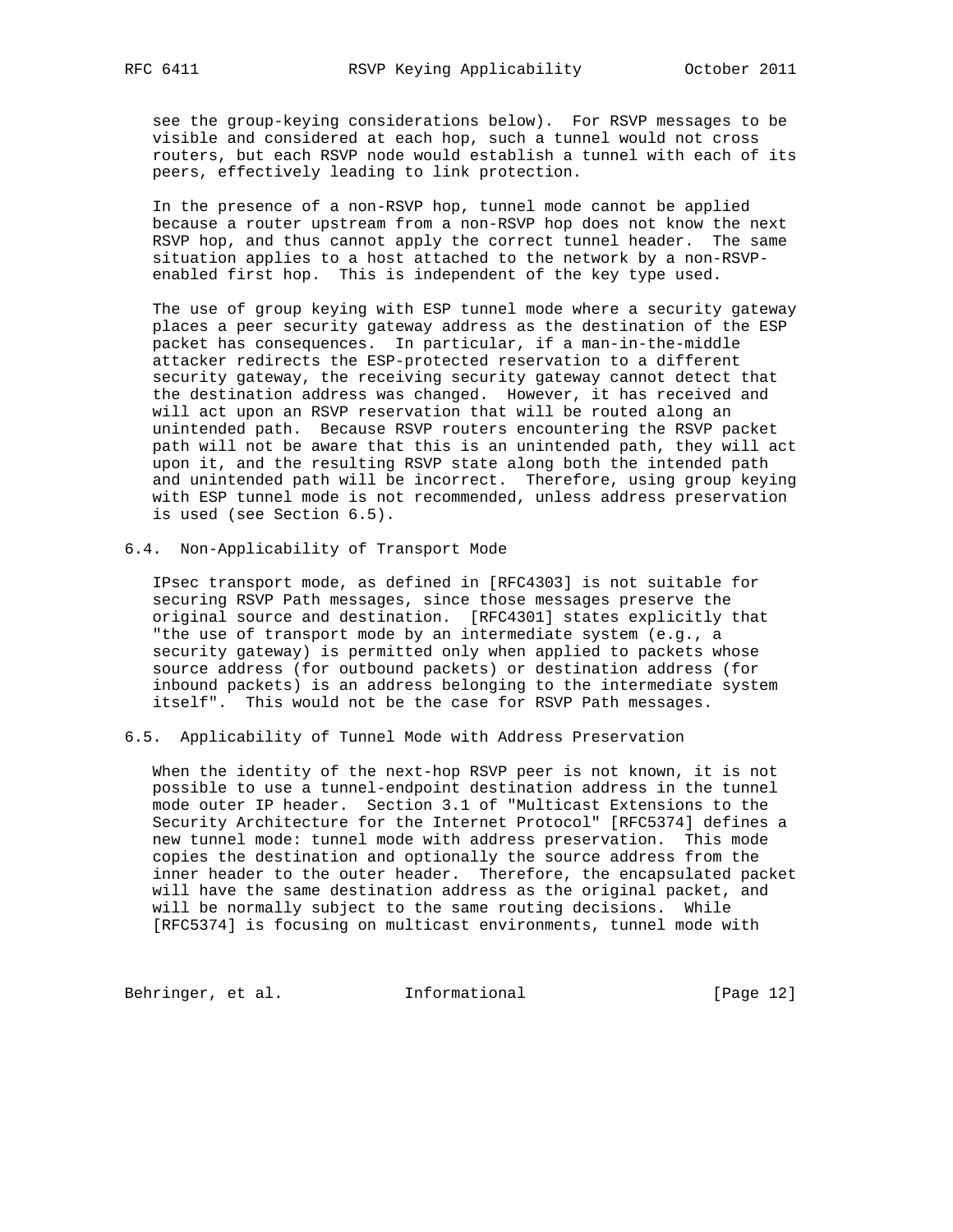address preservation can be used also to protect unicast traffic in conjunction with group keying. In this tunnel mode, the RSVP speakers act as security gateways because they maintain the original end-system addresses of the RSVP packets in the tunnel mode outer IP header. This addressing scheme is used by RSVP to ensure that the packets continue along the routed path toward the destination end host.

 Tunnel mode with address preservation, in conjunction with group keying, allows the use of AH or ESP for protection of RSVP even in cases where non-RSVP nodes have to be traversed. This is because it allows routing of the IPsec-protected packet through the non-RSVP nodes in the same way as if it were not IPsec protected.

 When used with group keying, tunnel mode with address preservation can be used to mitigate redirection attacks where a man-in-the-middle modifies the destination of the outer IP header of the tunnel mode packet. The inbound processing rules for tunnel mode with address preservation (Section 5.2 of [RFC5374]) require that the receiver verify that the addresses in the outer IP header and the inner IP header are consistent. Therefore, the attack can be detected, and RSVP reservations will not proceed along an unintended path.

7. End-Host Considerations

 Unless RSVP Proxy entities [RFC5945] are used, RSVP signaling is controlled by end systems and not routers. As discussed in [RFC4230], RSVP allows both user-based security and host-based security. User-based authentication aims at "providing policy based admission control mechanism based on user identities or application" [RFC3182]. To identify the user or the application, a policy element called AUTH\_DATA, which is contained in the POLICY\_DATA object, is created by the RSVP daemon at the user's host and transmitted inside the RSVP message. This way, a user may authenticate to the Policy Decision Point (or directly to the first-hop router). Host-based security relies on the same mechanisms as between routers (i.e., the INTEGRITY object) as specified in [RFC2747]. For host-based security, per-interface or per-neighbor keys may be used; however, key management with statically provisioned keys can be difficult in a large-scale deployment, as described in Section 4. In principle, an end host can also be part of a group key scheme, such as GDOI. If the end systems are part of the same security domain as the RSVP hops in the network, group keying can be extended to include the end systems. If the end systems and the network are in different zones of trust, group keying cannot be used.

Behringer, et al. 1nformational [Page 13]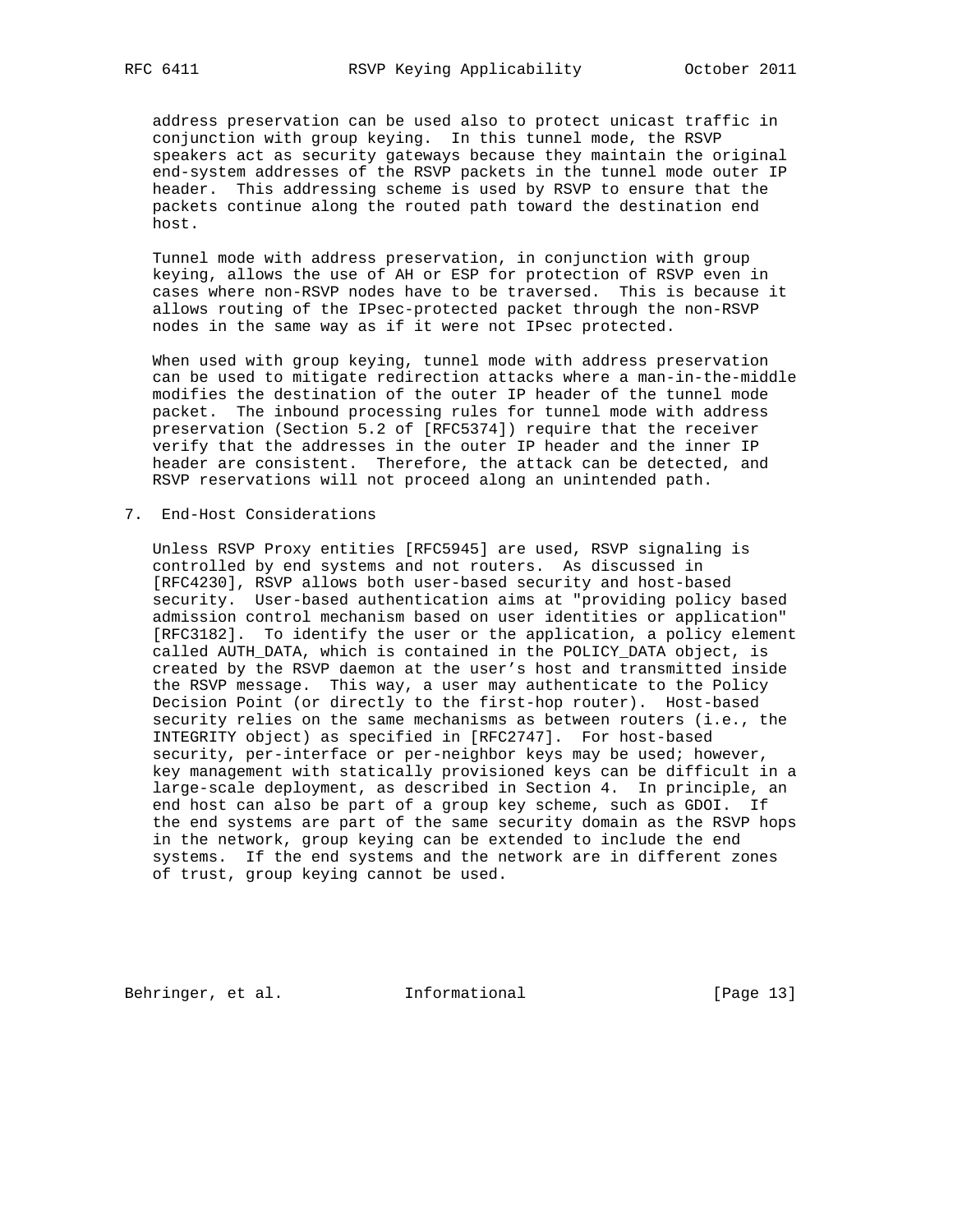8. Applicability to Other Architectures and Protocols

 While, so far, this document discusses only RSVP security assuming the traditional RSVP model as defined by [RFC2205] and [RFC2747], the analysis is also applicable to other RSVP deployment models as well as to similar protocols. These include the following:

- o "Aggregation of RSVP for IPv4 and IPv6 Reservations" [RFC3175]: This scheme defines aggregation of individual RSVP reservations, and discusses use of RSVP authentication for the signaling messages. Group keying is applicable to this scheme, particularly when automatic Deaggregator discovery is used, since in that case, the Aggregator does not know ahead of time which Deaggregator will intercept the initial end-to-end RSVP Path message.
- o "Generic Aggregate Resource ReSerVation Protocol (RSVP) Reservations" [RFC4860]: This document also discusses aggregation of individual RSVP reservations. Here again, group keying applies and is mentioned in the Security Considerations section.
- o "Aggregation of Resource ReSerVation Protocol (RSVP) Reservations over MPLS TE/DS-TE Tunnels" [RFC4804]: This scheme also defines a form of aggregation of RSVP reservation, but this time over MPLS-TE tunnels. Similarly, group keying may be used in such an environment.
- o "Pre-Congestion Notification (PCN) Architecture" [RFC5559]: defines an architecture for flow admission and termination based on aggregated pre-congestion information. One deployment model for this architecture is based on Intserv over Diffserv: the Diffserv region is PCN-enabled. Also, RSVP signaling is used end to-end, but the PCN-domain is a single RSVP hop, i.e., only the PCN-boundary-nodes process RSVP messages. In this scenario, RSVP authentication may be required among PCN-boundary-nodes, and the considerations about keying approaches discussed earlier in this document apply. In particular, group keying may facilitate operations since the ingress PCN-boundary-node does not necessarily know ahead of time which PCN-egress-node will intercept and process the initial end-to-end Path message. From the viewpoint of securing end-to-end RSVP in this scenario (from the end host to the PCN-ingress-node, to the PCN-egress-node, to the other end host), there are a lot of similarities in scenarios involving RSVP Aggregation over aggregate RSVP reservations [RFC3175] [RFC4860], RSVP Aggregation over MPLS-TE tunnels [RFC4804], and RSVP (Aggregation) over PCN ingress-egress aggregates.

Behringer, et al. 1nformational [Page 14]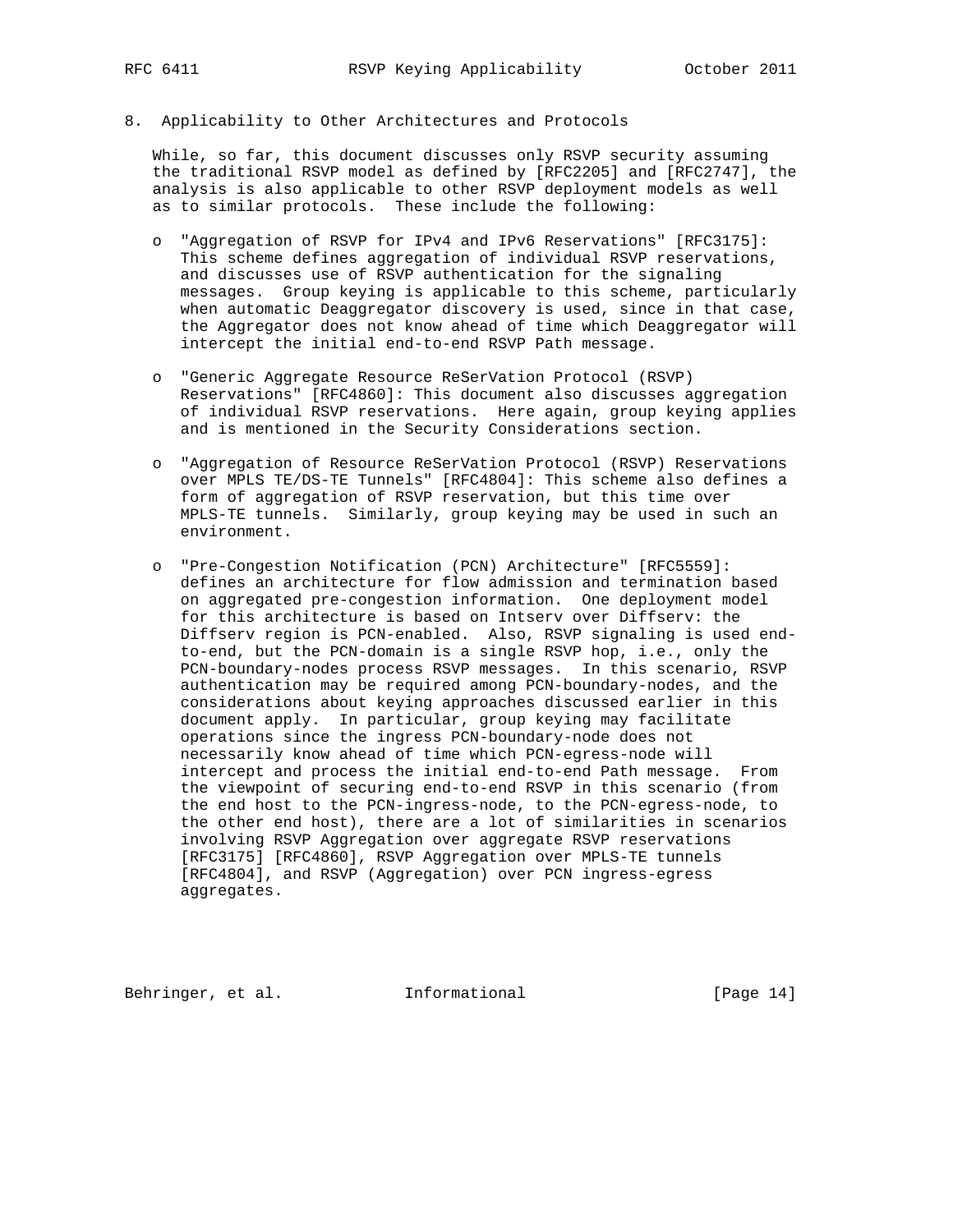9. Summary

 The following table summarizes the various approaches for RSVP keying, and their applicability to various RSVP scenarios. In particular, such keying can be used for RSVP authentication (e.g., using the RSVP INTEGRITY object or AH) and/or for RSVP encryption (e.g., using ESP in tunnel mode).

|                          | per-neighbor /<br>per-interface<br>keys | group keys         |
|--------------------------|-----------------------------------------|--------------------|
| Works intra-domain       | Yes                                     | Yes                |
| Works inter-domain       | Yes                                     | Nο                 |
| Works over non-RSVP hops | No                                      | Yes $(1)$          |
| Dynamic keying           | Yes (IKE)                               | Yes $(e.q., GDOI)$ |

Table 1: Overview of Keying Approaches and Their Applicability

 (1): RSVP integrity with group keys works over non-RSVP nodes; RSVP encryption with ESP and RSVP authentication with AH work over non-RSVP nodes in tunnel mode with address preservation; RSVP encryption with ESP and RSVP authentication with AH do not work over non-RSVP nodes in tunnel mode.

We also make the following observations:

- o All key types can be used statically, or with dynamic key negotiation. This impacts the manageability of the solution, but not the applicability itself.
- o For encryption of RSVP messages, IPsec ESP in tunnel mode can be used.
- o There are some special cases in RSVP, like non-RSVP hosts, the Notify message (as discussed in Section 5.1, the various RSVP deployment models discussed in Section 8, and MPLS Traffic Engineering and GMPLS discussed in Section 5.2, which would benefit from a group-keying approach.

Behringer, et al. 1nformational [Page 15]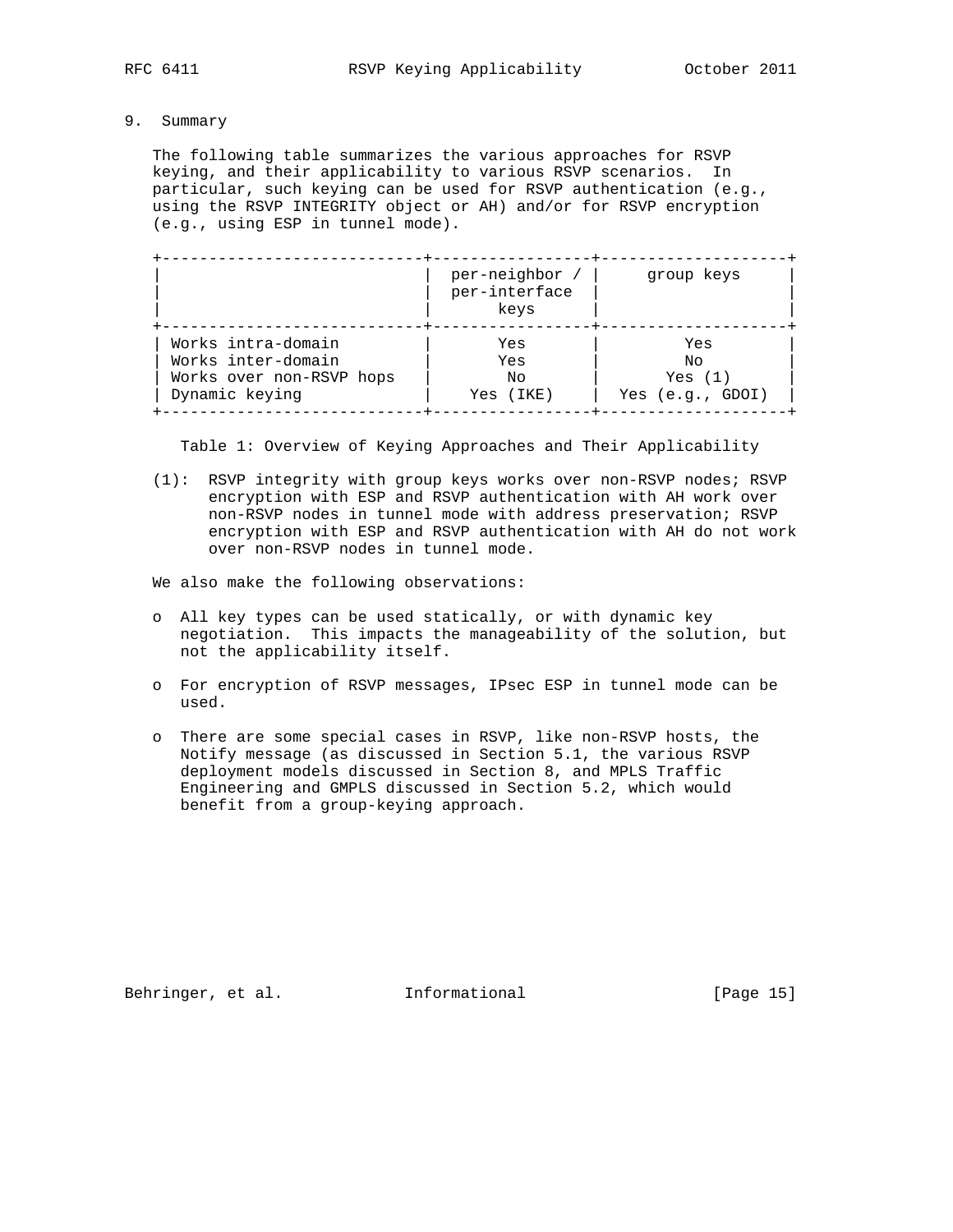#### 10. Security Considerations

 This entire document discusses RSVP security; this section describes specific security considerations relating to subverted RSVP nodes.

#### 10.1. Subverted Nodes

 An undetected subverted node, for example, one that an intruder has gained control over, is still implicitly a trusted node. However, it is a threat to the security of RSVP. Since RSVP authentication is hop by hop and not end to end, a subverted node in the path breaks the chain of trust. This is, to a large extent, independent of the type of keying used.

 For per-interface or per-neighbor keying, the subverted node can now introduce fake messages to its neighbors. This can be used in a variety of ways, for example, by changing the receiver address in the Path message or by generating fake Path messages. This allows path states to be created on every RSVP router along any arbitrary path through the RSVP domain. That in itself could result in a form of denial of service by allowing exhaustion of some router resources (e.g., memory). The subverted node could also generate fake Resv messages upstream corresponding to valid Path states. In doing so, the subverted node can reserve excessive amounts of bandwidth thereby possibly performing a denial-of-service attack.

 Group keying allows the additional abuse of sending fake RSVP messages to any node in the RSVP domain, not just adjacent RSVP nodes. However, in practice, this can be achieved to a large extent also with per-neighbor or per-interface keys, as discussed above. Therefore, the impact of subverted nodes on the path is comparable for all keying schemes discussed here (per-interface, per-neighbor, and group keys).

### 11. Acknowledgements

 The authors would like to thank everybody who provided feedback on this document. Specific thanks to Bob Briscoe, Hannes Tschofenig, Ran Atkinson, Stephen Kent, and Kenneth G. Carlberg.

- 12. Informative References
	- [GDOI-MAC] Weis, B. and S. Rowles, "GDOI Generic Message Authentication Code Policy", Work in Progress, September 2011.

Behringer, et al. Informational [Page 16]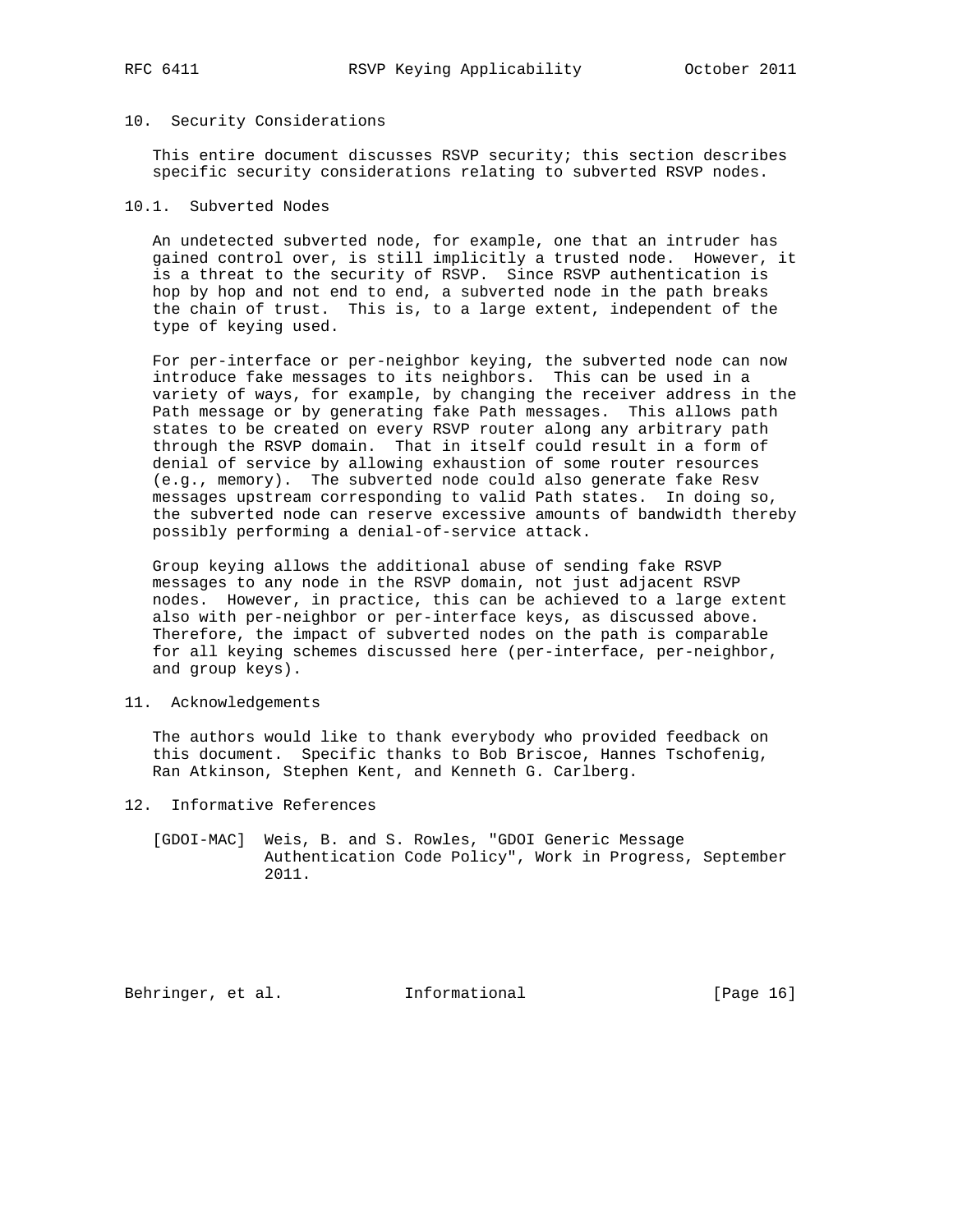- [RFC2205] Braden, B., Zhang, L., Berson, S., Herzog, S., and S. Jamin, "Resource ReSerVation Protocol (RSVP) -- Version 1 Functional Specification", RFC 2205, September 1997.
- [RFC2747] Baker, F., Lindell, B., and M. Talwar, "RSVP Cryptographic Authentication", RFC 2747, January 2000.
- [RFC3175] Baker, F., Iturralde, C., Le Faucheur, F., and B. Davie, "Aggregation of RSVP for IPv4 and IPv6 Reservations", RFC 3175, September 2001.
- [RFC3182] Yadav, S., Yavatkar, R., Pabbati, R., Ford, P., Moore, T., Herzog, S., and R. Hess, "Identity Representation for RSVP", RFC 3182, October 2001.
- [RFC3209] Awduche, D., Berger, L., Gan, D., Li, T., Srinivasan, V., and G. Swallow, "RSVP-TE: Extensions to RSVP for LSP Tunnels", RFC 3209, December 2001.
- [RFC3473] Berger, L., "Generalized Multi-Protocol Label Switching (GMPLS) Signaling Resource ReserVation Protocol-Traffic Engineering (RSVP-TE) Extensions", RFC 3473, January 2003.
- [RFC3740] Hardjono, T. and B. Weis, "The Multicast Group Security Architecture", RFC 3740, March 2004.
- [RFC4090] Pan, P., Swallow, G., and A. Atlas, "Fast Reroute Extensions to RSVP-TE for LSP Tunnels", RFC 4090, May 2005.
- [RFC4206] Kompella, K. and Y. Rekhter, "Label Switched Paths (LSP) Hierarchy with Generalized Multi-Protocol Label Switching (GMPLS) Traffic Engineering (TE)", RFC 4206, October 2005.
- [RFC4216] Zhang, R. and J. Vasseur, "MPLS Inter-Autonomous System (AS) Traffic Engineering (TE) Requirements", RFC 4216, November 2005.
- [RFC4230] Tschofenig, H. and R. Graveman, "RSVP Security Properties", RFC 4230, December 2005.
- [RFC4301] Kent, S. and K. Seo, "Security Architecture for the Internet Protocol", RFC 4301, December 2005.
- [RFC4302] Kent, S., "IP Authentication Header", RFC 4302, December 2005.

Behringer, et al. Informational [Page 17]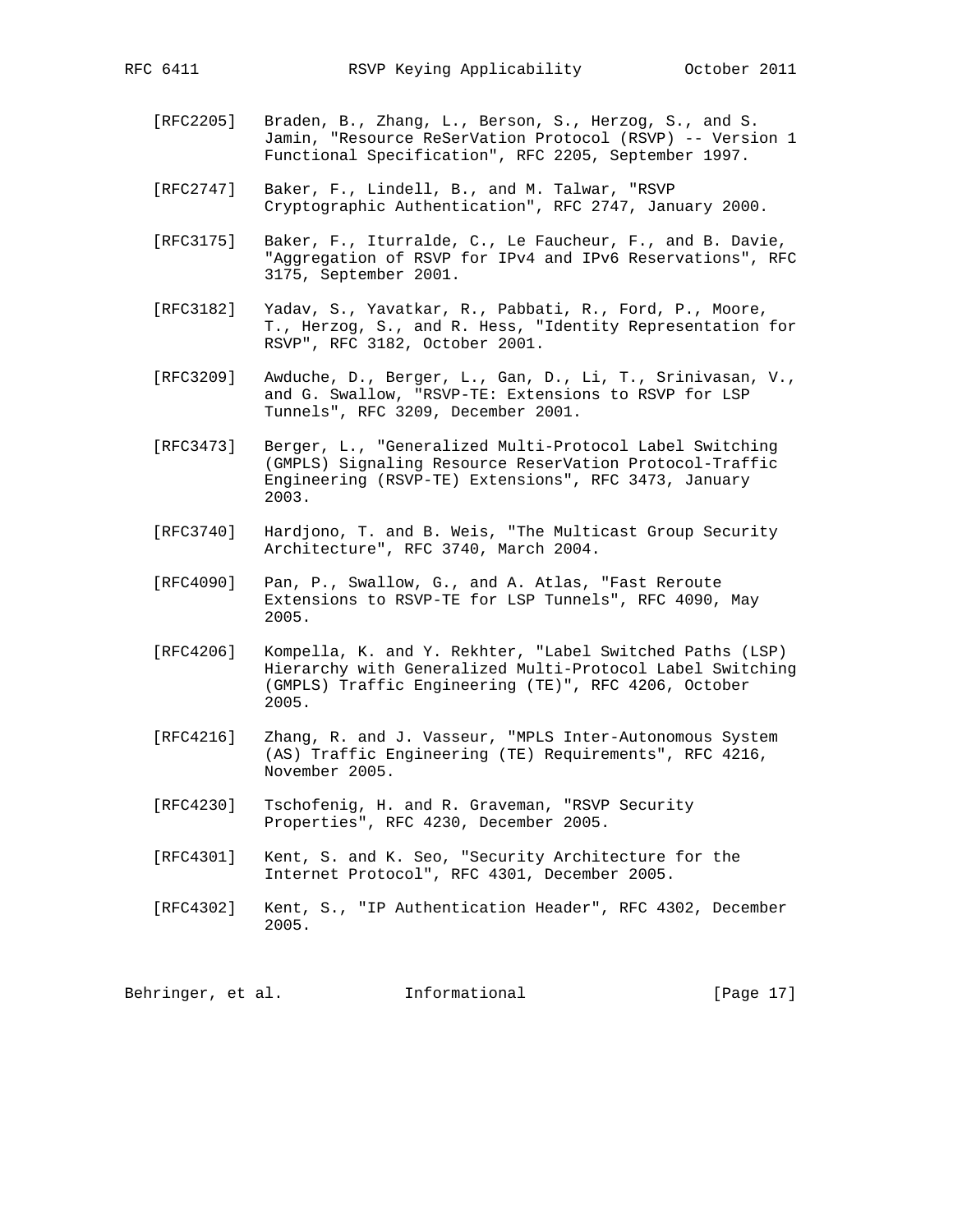- [RFC4303] Kent, S., "IP Encapsulating Security Payload (ESP)", RFC 4303, December 2005.
- [RFC4804] Le Faucheur, F., "Aggregation of Resource ReSerVation Protocol (RSVP) Reservations over MPLS TE/DS-TE Tunnels", RFC 4804, February 2007.
- [RFC4860] Le Faucheur, F., Davie, B., Bose, P., Christou, C., and M. Davenport, "Generic Aggregate Resource ReSerVation Protocol (RSVP) Reservations", RFC 4860, May 2007.
- [RFC4875] Aggarwal, R., Papadimitriou, D., and S. Yasukawa, "Extensions to Resource Reservation Protocol - Traffic Engineering (RSVP-TE) for Point-to-Multipoint TE Label Switched Paths (LSPs)", RFC 4875, May 2007.
- [RFC5374] Weis, B., Gross, G., and D. Ignjatic, "Multicast Extensions to the Security Architecture for the Internet Protocol", RFC 5374, November 2008.
- [RFC5559] Eardley, P., "Pre-Congestion Notification (PCN) Architecture", RFC 5559, June 2009.
- [RFC5945] Le Faucheur, F., Manner, J., Wing, D., and A. Guillou, "Resource Reservation Protocol (RSVP) Proxy Approaches", RFC 5945, October 2010.
- [RFC6407] Weis, B., Rowles, S., and T. Hardjono, "The Group Domain of Interpretation", RFC 6407, October 2011.

Behringer, et al. 1nformational [Page 18]